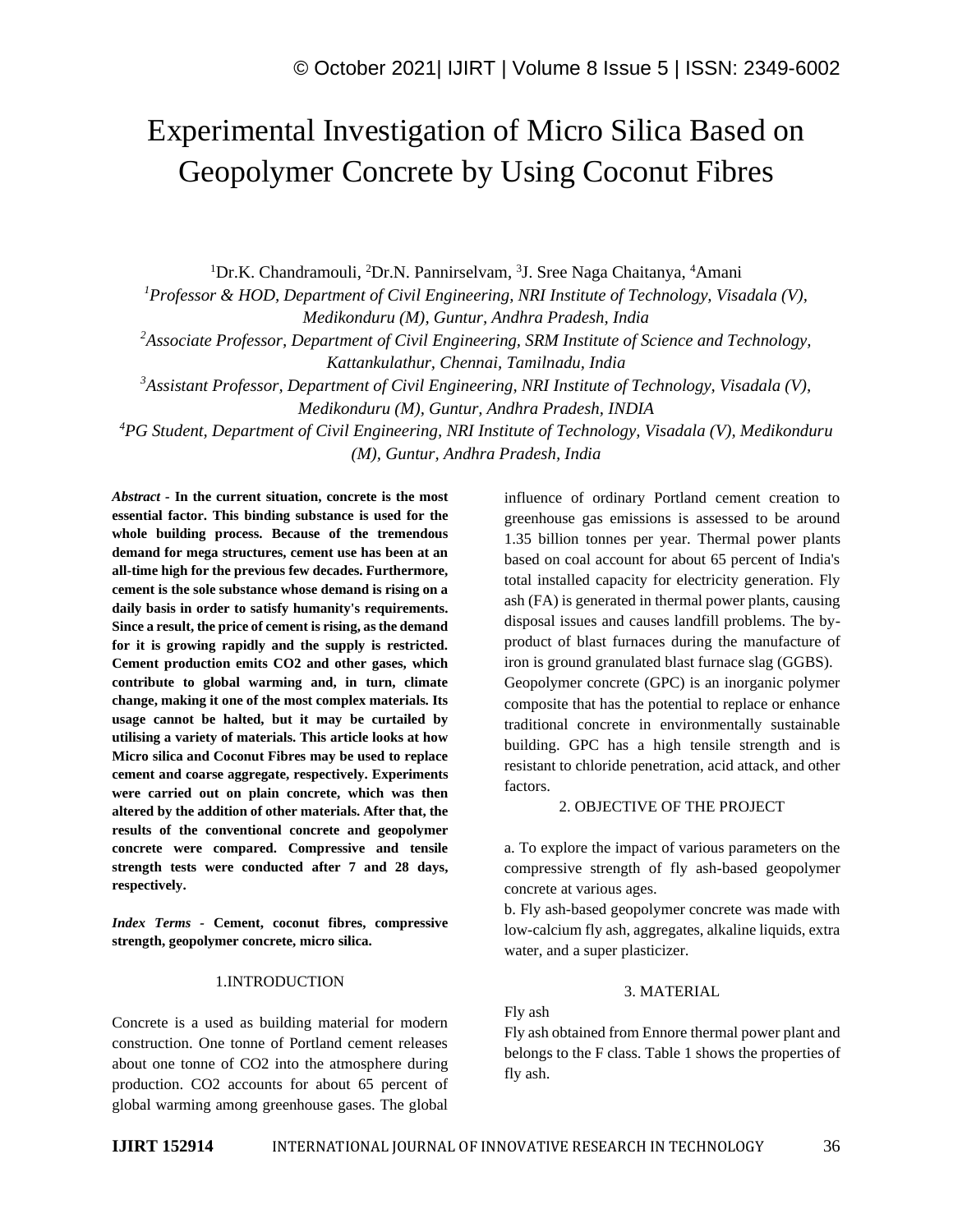Table: 1 Physical properties of fly ash

| S.No. | Property                     | Test   |
|-------|------------------------------|--------|
|       |                              | result |
|       | Specific gravity of fly ash  | 2.13   |
|       | Fineness, Percentage passing | 99.6   |
|       | on $150 \mu m$ sieve         |        |

# Coarse aggregate

Coarse aggregate with size of 20mm utilized. Table 2 and 3 represents the properties and sieve analysis of coarse aggregate.

#### Table: 2 Properties of coarse aggregate

| Sl. No | Properties          | Test results           |
|--------|---------------------|------------------------|
|        | Specific gravity    | 2.68                   |
|        | Fineness modulus    | 8.65                   |
|        | <b>Bulk</b> density | 1540 Kg/m <sup>3</sup> |
|        | Water absorption    | 0.5%                   |

Table: 3 Sieve analysis of coarse aggregate

| IS Sieve          | Weight                    | Cumulative                   | Cumulative                  |
|-------------------|---------------------------|------------------------------|-----------------------------|
| Size              | Retained<br>$\frac{9}{6}$ | Weight<br>retained<br>$(\%)$ | Weight<br>Passing<br>$(\%)$ |
| 20mm              | 45.0                      | 45.0                         | 55                          |
| 16mm              | 38.0                      | 83.0                         | 17                          |
| $12.5$ mm         | 15.0                      | 98.0                         |                             |
| 10 <sub>mm</sub>  | 1.35                      | 99.35                        | 0.65                        |
| 4.7 <sub>mm</sub> | 0.05                      | 99.40                        | 0.60                        |

# Fine aggregate

Locally available river sand with a grain size of 4.75 mm. The properties and sieve analysis of fine aggregates were determined and are shown in Table 4 and 5.

Table: 4 Properties of fine aggregate

| Sl. No | Properties          | Test results           |
|--------|---------------------|------------------------|
|        | Specific gravity    | 2.65                   |
|        | Fineness modulus    | 2.49                   |
|        | <b>Bulk</b> density | 1260 Kg/m <sup>3</sup> |
|        | Water absorption    | 1%                     |

Table: 5 Sieve analysis of fine aggregate

|                 | Weight   | Cumulative Cumulative |         |
|-----------------|----------|-----------------------|---------|
| <b>IS Sieve</b> | retained | Weight                | Weight  |
| Size            | %        | retained              | Passing |

|             |       | $($ %) | $(\%)$ |
|-------------|-------|--------|--------|
| 4.75mm      | 1.15  | 1.15   | 98.85  |
| 2.36mm      | 0.6   | 1.75   | 98.25  |
| 1.18mm      | 20.85 | 22.6   | 77.4   |
| $600 \mu m$ | 25.55 | 48.15  | 51.85  |
| $300 \mu m$ | 29.75 | 77.9   | 22.1   |
| $150 \mu m$ | 20.5  | 98.4   | 1.6    |

# Alkaline solution

A blend of sodium silicate solution and sodium hydroxide solution was utilised as an alkaline solution. With a purity of 97-98 percent, the sodium was employed in flake or pellet form. The solids must be dissolved in water to form a solution with the desired concentration. The concentrations of sodium hydroxide in the solution are 8mol/L.

# Super plasticizer

Sulphonated, naphthalene formaldehyde condensate based super plasticizer was used for the concrete mixtures as water reducing agents. The super plasticizer was a dark brown solution with a solids content of 42 percent.

# Coconut fibre

The naturally available coconut fibre varying from 1 to 5% of incremental of 1% added to the concrete.

# Water content of mixture

The ratio of water to geopolymer solids was set to 0.26 as a constant.

# 4. MIX PROPORTION

Rangan has provided design recommendations for low calcium fly ash based geopolymer concrete that is heat cured. The parameters in Table 6 for the design of low calcium fly ash based geopolymer concrete were proposed based on the results of several combinations made in the laboratory over a four-year period.

In this project, the above-mentioned approach for determining mixture proportion was used. Table 7 shows the mixture proportions for various alkaline solution to fly ash ratios such as 0.35, 0.40, and 0.45. For an alkaline solution to fly ash ratio of 0.35, the mix design for low–calcium fly ash based geopolymer concrete.

Table: 6 Design data of geopolymer [Rangan]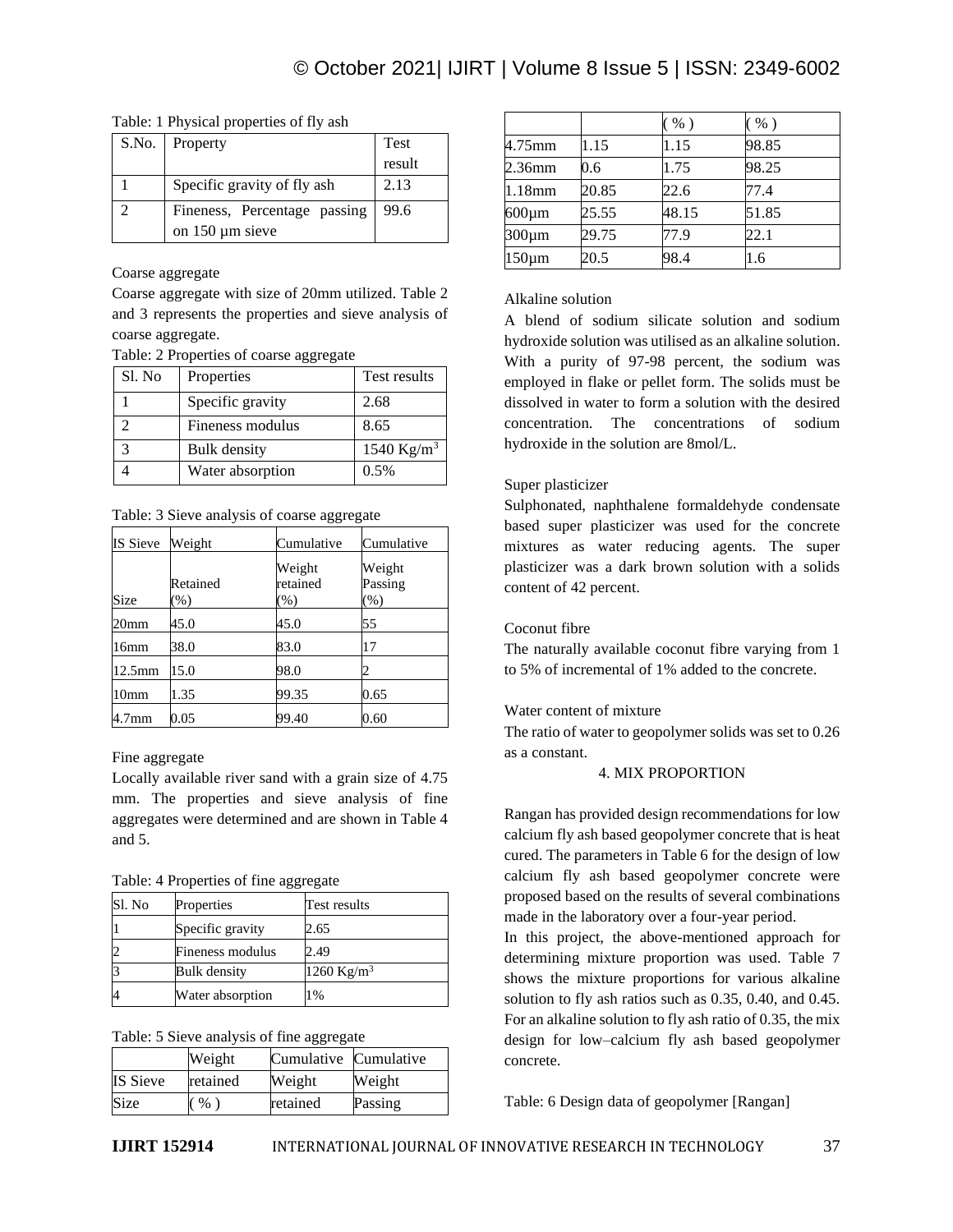# © October 2021| IJIRT | Volume 8 Issue 5 | ISSN: 2349-6002

| Water<br>to<br>geopolymer<br>solids ratio,<br>bv<br>mass | Workability | Design compressive strength<br>(wet mixing time of<br>minutes, steam curing at 60°C<br>for 24hrs after casting), MPa |
|----------------------------------------------------------|-------------|----------------------------------------------------------------------------------------------------------------------|
| 0.16                                                     | Very stiff  | 60                                                                                                                   |
| 0.18                                                     | Stiff       | 50                                                                                                                   |
| 0.20                                                     | Moderate    | 40                                                                                                                   |
| 0.22                                                     | High        | 35                                                                                                                   |
| 0.24                                                     | High        | 30                                                                                                                   |

| Materials                            | Mass $(Kg/m^3)$ |      |      |
|--------------------------------------|-----------------|------|------|
| Alkaline solution /fly ash (by mass) | 0.35            | 0.4  | 0.45 |
| Coarse aggregate                     | 1260            | 1260 | 1260 |
| Fine aggregate                       | 540             | 540  | 540  |
| Fly ash                              | 444             | 429  | 414  |
| Sodium hydroxide solution            | 45              | 49   | 53   |
| Sodium silicate solution             | 111             | 122. | 133  |

|  | Table: 7 Design data of geopolymer -ii [Rangan] |  |
|--|-------------------------------------------------|--|
|  |                                                 |  |

# 5. MANUFACTURE OF GEOPOLYMER **CONCRETE**

The sodium hydroxide (NaOH) solids were dissolved in water to form the solution. The mass of NaOH solids in a solution varies with the concentration of the solution, which is measured in molar, M.

# Manufacture of fresh concrete and casting

In the laboratory, the fly ash and aggregates were combined for around 3 minutes in a pan mixer. A saturated, dry surface was used to prepare the aggregates. After that, the alkaline solution was added to the dry components, and the mixing procedure was continued for another 4 minutes to produce the new concrete. It was possible to handle fresh concrete for up to 120 minutes without it settling or losing its compressive strength. Fresh concrete was poured into the moulds in three layers as soon as it was mixed, yielding cubical specimens measuring 100mm x 100mm x 100mm. Each layer of the specimens was manually compacted with 60 to 80 roding bar strokes. Figure 1 depicted the fresh concrete.

#### Curing of test specimens

After casting, the geopolymer concrete specimens were immediately cured. In this study, both oven and ambient curing were used. The test specimens were cured in an oven and at room temperature for oven curing and ambient curing, respectively. The specimens were oven-cured for 24 hours at 60°C and 100°C. The test specimens were left in the moulds for at least six hours following the curing time to avoid a fast change in ambient conditions. The specimens were demolded and allowed to air dry in the lab until testing day.

#### 6. EXPERIMENTS CONDUCTED

#### Workability test

The slump value of concrete was kept in this project work between 30mm and 40mm.

#### Compressive strength

At 7 and 28 days, the compressive strength of geopolymer concrete specimens varied depending on the alkaline solution to fly ash ratio, concentration of alkaline solution, coconut fibre, micro silica and curing circumstances. Tables 9 to 12 include the test findings.

Table: 9 Compressive strength of coconut fibre  $-7 \&$ 28 days

| S.No.          | Coconut | 7 Days | 28 Days |
|----------------|---------|--------|---------|
|                | 0%      | 34.04  | 49.13   |
| $\overline{2}$ | 1%      | 34.95  | 50.58   |
| 3              | 2%      | 35.05  | 51.10   |
|                | 3%      | 37.78  | 53.00   |
| 5              | 4%      | 36.20  | 51.79   |
|                | 5%      | 34.95  | 51.25   |

Table: 10 Compressive strength of micro silica – 7  $\&$ 28 days

| Sl.No. | Micro | 7 DAYS | 28 DAYS |
|--------|-------|--------|---------|
|        | 0%    | 34.04  | 49.13   |
|        | 5%    | 36.35  | 52.16   |
|        | 7.5%  | 39.01  | 56.62   |
|        | 12.5% | 37.55  | 52.74   |

Table: 11 Compressive strengths of NAOH -8m at 28 days

| Curing       | Concentration of   Compressive |       |
|--------------|--------------------------------|-------|
| Accelerating | $\overline{8M}$                | 23.86 |
|              |                                |       |

Table: 12 Compressive strengths of combined replacement of materials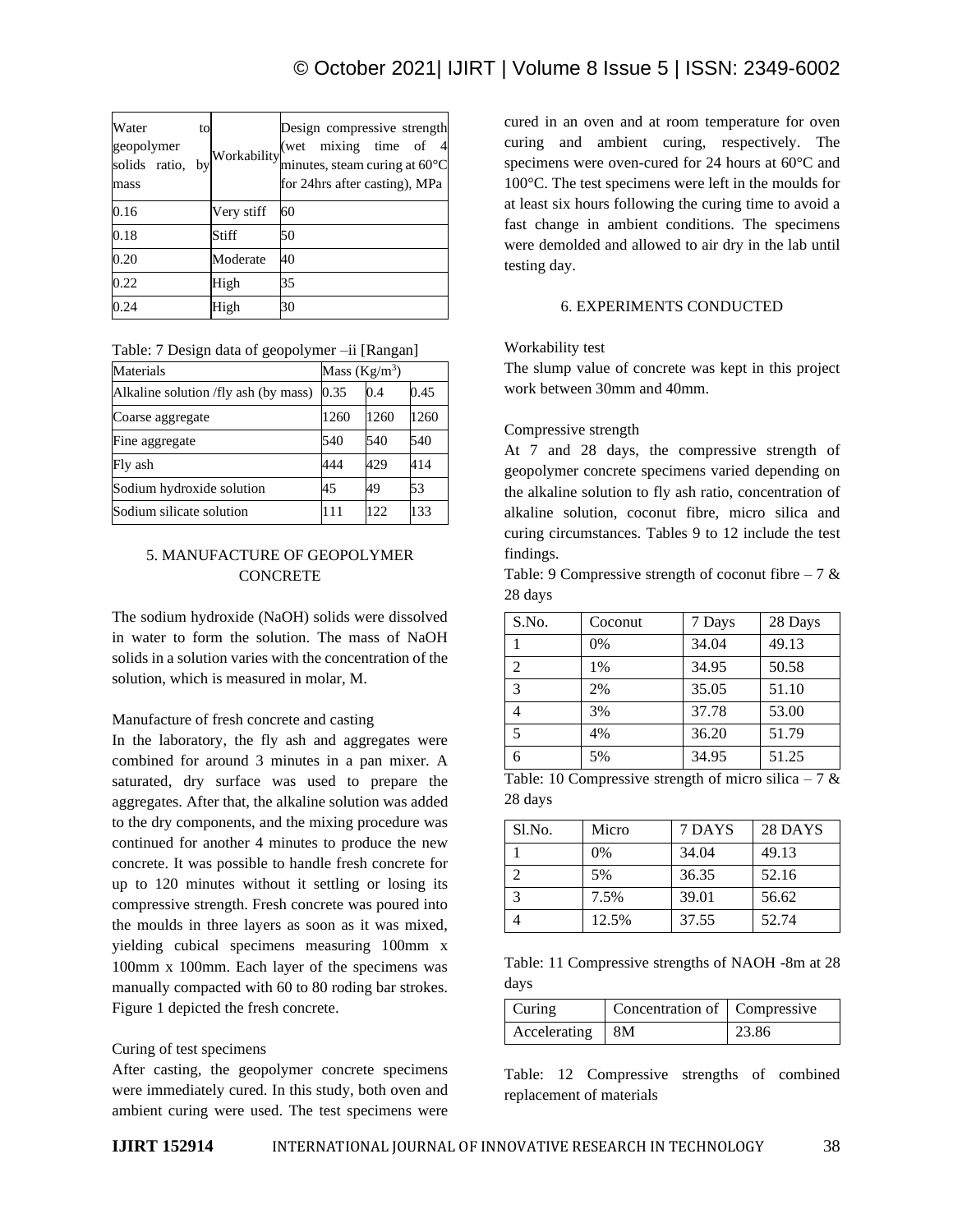| SLNo.         | <b>Combined replacements</b> | Compressive<br>strength 28<br>days<br>(N/mm <sup>2</sup> ) |
|---------------|------------------------------|------------------------------------------------------------|
|               | NC.                          | 49.13                                                      |
| $\mathcal{D}$ | 8MGPC+7.5%MS+3%CF            | 59.91                                                      |

Split tensile strength

The cylinder has a diameter of 150 mm and a length of 300 mm were cast and tested at 7 and 28 days. The split tensile strength presented in table 13 and 14.

| Sl.No.         | Coconut fibre | 7 days | 28 days |
|----------------|---------------|--------|---------|
|                | 0%            | 3.34   | 4.81    |
| $\overline{2}$ | 1%            | 3.35   | 4.85    |
| 3              | 2%            | 3.42   | 4.90    |
|                | 3%            | 3.65   | 5.14    |
| 5              | 4%            | 3.39   | 4.92    |
|                | 5%            | 3.15   | 4.61    |

Table: 13 Split tensile strength of coconut fibre

| Table: 14 Split tensile strength of micro silica at 7 $\&$ |  |  |  |
|------------------------------------------------------------|--|--|--|
| 28 days                                                    |  |  |  |

| S <sub>1</sub> NO | <b>MICRO SILICA</b> | 7 DAYS | 28 DAYS |
|-------------------|---------------------|--------|---------|
|                   | $0\%$               | 3.34   | 4.81    |
|                   | 5%                  | 3.54   | 5.13    |
|                   | 7.5%                | 3.71   | 5.43    |
|                   | 12.5%               | 3.26   | 4.74    |

#### 7. CONCLUSIONS

Based on the test results, the following conclusions are drawn:

- Based on the compressive strength results for conventional concrete is as 34.04 and 49.13N/mm2 at 7 and 28 days.
- From the replacements with coconut fibre 3% performed well as 37.78 and 53N/mm2 at 7 and 28 days.
- On other hand Micro silica with 7.5% at 7 and 28 days is 39.01and 56.62N/mm2.
- Split tensile strength results are noted as 3.34 and 4.81N/mm2 at 7 and 28 days.
- From the replacements with coconut fibre 3% performed well as 3.65 and 5.14N/mm2 at 7 and 28 days for split tensile strength.
- On addition of Micro silica with 7.5% at 7 and 28 days is 3.71 and 5.43N/mm2.
- 28 days compressive strength of oven cured specimens at 60 & 100℃ is 1.3 times and 1.1 times more than that of ambient cured specimens, for alkaline ratio of 0.45.
- Geopolymer concrete cured in the laboratory ambient conditions gains compressive strength with age.
- In ambient curing, compressive strength at 28 days is about 3 times and 1.4 times higher than 7 and 14 days respectively.
- Alkaline solution of NaoH-8M with accelerated curing noted compressive strength is 23.86 N/mm2
- The optimum replacement is said as 8M [GPC] With 7.5% of MS and 3% of coconut fibres is 59.91N/mm2.
- Generally concrete is weak in tension zone but here by observation of tensile results the obtained values are very satisfactory shown greater STS as 4.61, 4.74 both CF & MS respectively.

# REFERENCES

- [1] Antiohos, S.; Maganari, K.; and Tsimas, S., "Evaluation of Blends of High and Low Calcium Fly Ashes for Use as Supplementary Cementing Materials," Cement and Concrete Research, Vol. 27,2005, pp.34935.
- [2] "Strength Studies on Pineapple Fibre Concrete with Nano Silica" Dr.K.Chandramouli, International Journal of Innovative Technology and Exploring Engineering (IJITEE); ISSN: 2278-3075, Volume-8 Issue-7, Page No.:3063- 3065. May 2019.
- [3] A.K. Mullick."PerformanceofConcretewithBinaryand Ternarycementblends."TheINDIANConcreteJour nal,January2007.
- [4] "Experimental Investigation of Nano Silica Concrete in Association With Banana Fibre Reinforcement" Dr.K.Chandramouli, International Journal of Development Research (IJDR); ISSN: 2230-9926, Vol. 08, Issue, 11, pp. 23928-23930, November, 2018.
- [5] A.Elahi,P.A.M.Basheer, S.V.Nanukuttan, Q.U.Z.Khan. "Mechanical and Durability